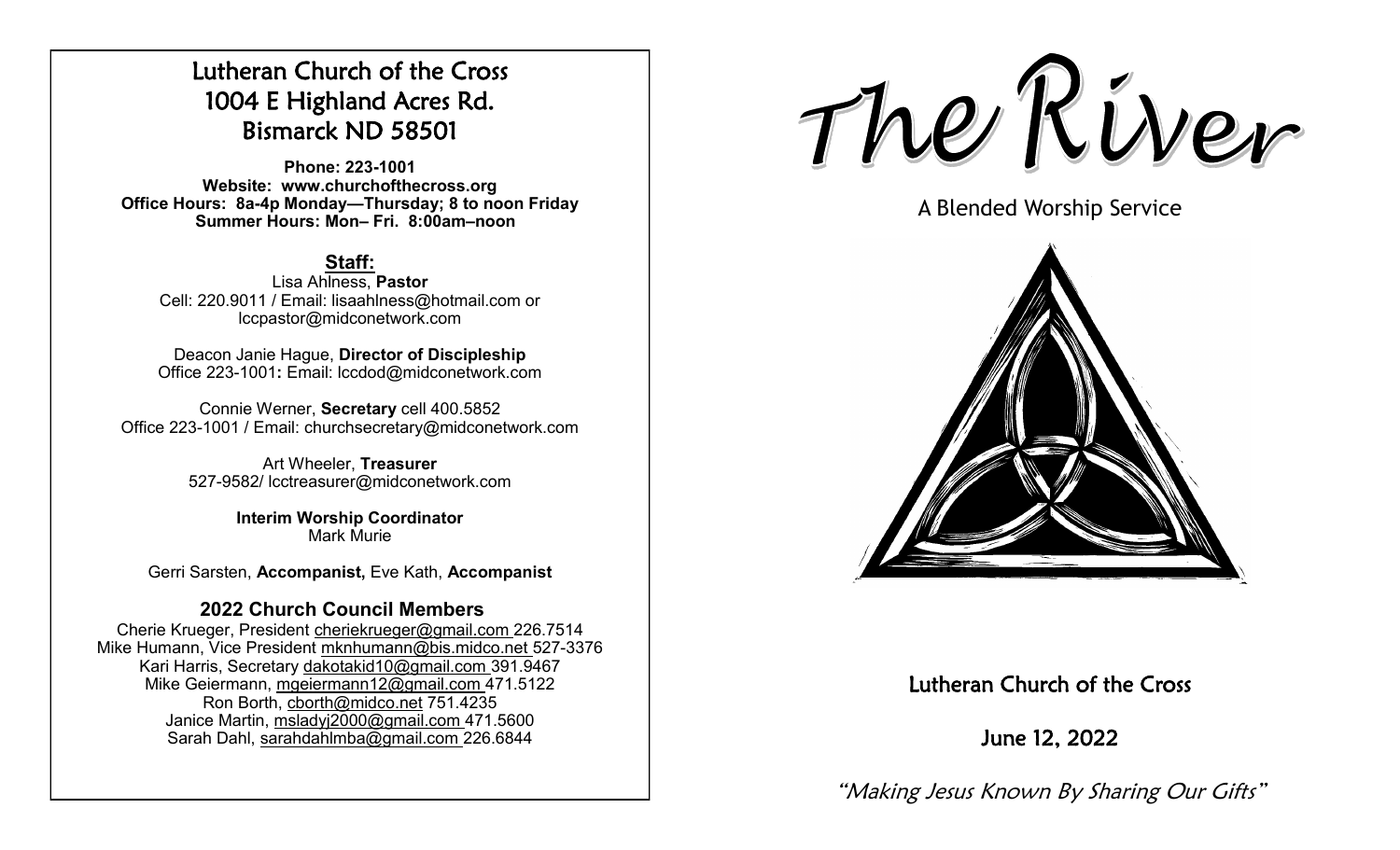## **LUTHERAN CHURCH OF THE CROSS** *"The River" Worship Service* **June 12, 2022**

## WE COME TOGETHER

*You are invited to sing with the Worship Team as we gather for worship. All songs and worship liturgy will be projected on the screens for your use.* 

## **PRELUDE MUSIC**

*"I Will Call Upon The Lord", "The River is Here", "Come, Now Is The Time To Worship"*

#### **WORDS OF WELCOME AND ANNOUNCEMENTS**

**GREETINGS OF PEACE**

**PRAYER OF THE DAY**

**OUR CONFESSION, GOD'S FORGIVENESS**

**GATHERING SONG:** *"Come, Thou Almighty King"*

WE HEAR GOD'S WORD

**FIRST READING:** Proverbs 8:1-4,22-31

**RESPONSIVE READING:** Psalm 8

**SECOND READING:** Romans 5:1-5

**GOSPEL ACCLAMATION:** *"Fall Like Rain" Please Stand*

**GOSPEL READING:** John 16:12-15

**SERMON** Pastor Lisa Ahlness



Walking around the Highland Acres neighborhood continues this Wednesday, June 15th at 7pm. Meet inside the back door for the route. Kylie Blanchard and Molly Traynor will be the leaders. The group is aptly named "**Trekking Together".**

**Church Council** meets Wednesday, June 15th, 6:30pm.

The **needlework group** continues to meet in the summer on Mondays @ 9am. Come and work on a project of your choosing.

#### **Day at Raging Rivers: June 22nd**

Families of all ages and sizes are encouraged to join Janie at Raging Rivers on Wednesday June 22nd from noon to 6pm. Cost is \$15 per person.

#### **Bible Study—June 28th 6pm**

This Bible study is geared towards adults who want to dive deeper into faith and the Bible. For now, we will plan to meet once a month. We will follow the a Bible study called *"unashamed, embracing your authentic self in a cookie cutter world, a Bible study in Ephesians."*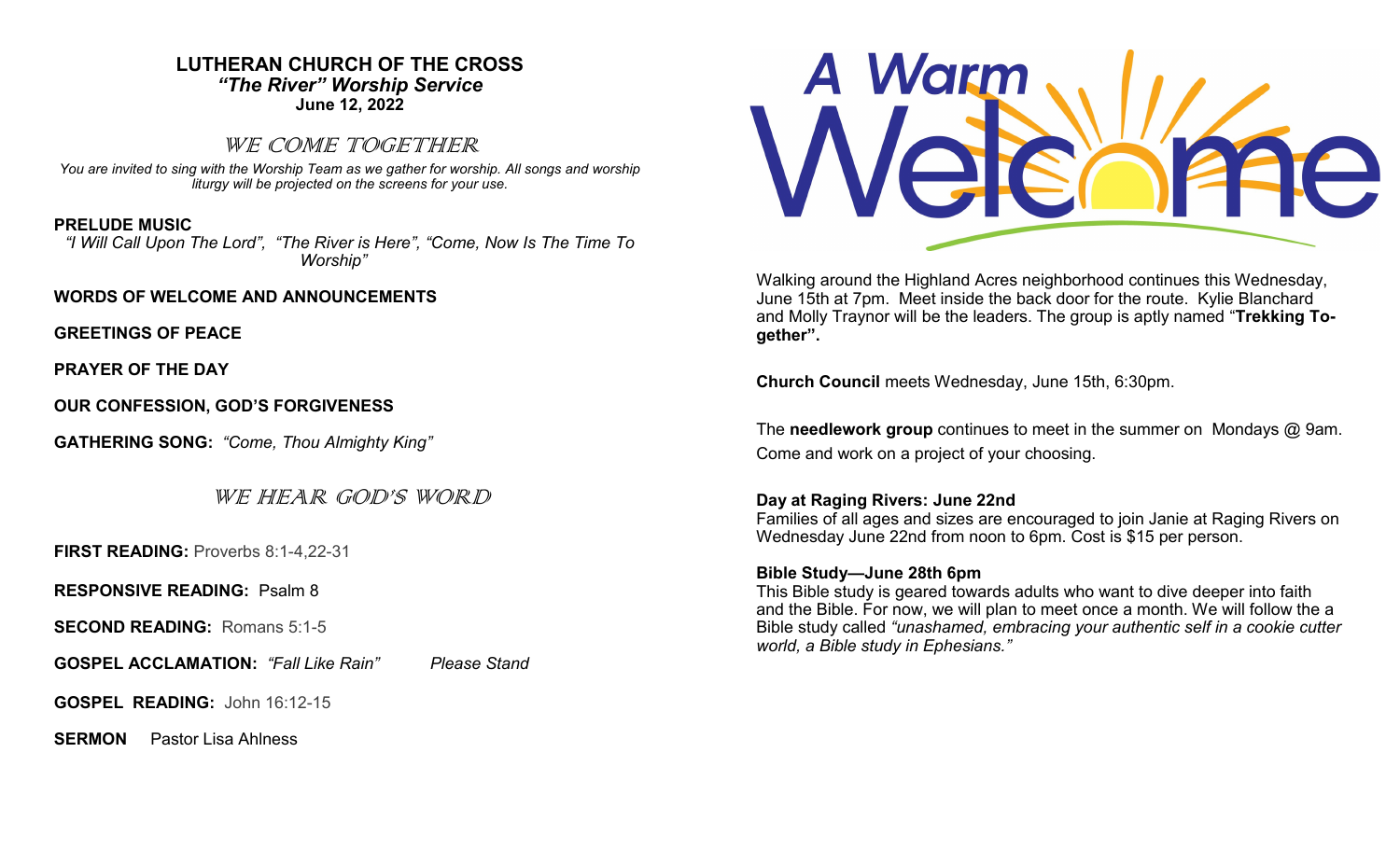## **ANNOUNCEMENTS**

**Welcome to Lutheran Church of the Cross, and to "The River" Blended Worship Service this morning!** If you are visiting with us today, please take a moment to sign the guestbook in the narthex.

**Book Club Choices:** Meets the 2nd Wednesday at 1:30 in the Library. July: LAST BUS TO WISDOM by Ivan Doig. Aug. BICYCLING WITH BUTTERFLIES by Sara Dykman

The **Bismarck Emergency Food Pantry** is in need of volunteers from 1-4:30 pm on Mondays, Tuesdays, and/or Thursdays. Computer skills are helpful, but not necessary. Please contact Gail at 255-0233.

### **June's Altar Focus: Baby Care Kits Baby Sizes between 6 and 24**

**months.** Varying the sizes for the clothing items included will make the Baby Care Kit useful as the baby grows. Items donated may be new or gently used. One does not need to donate an entire baby care kit. Chose one , two or all items. Whatever is best suited for you. Thank you.

- **TWO** lightweight cotton t-shirts (no Onesies ®)
- **TWO** long- or short-sleeved gowns or sleepers (without feet)

**TWO** receiving blankets, medium-weight cotton or flannel, or crocheted or knitted with lightweight yarn, between 36" and 52" square

- **FOUR** cloth diapers, flat fold preferred Flannel cut 22 x 27, zigzagged
- **ONE** jacket, sweater or sweatshirt with a hood, or include a baby cap
- **TWO** pairs of socks, **ONE** hand towel, dark color recommended

**TWO** or three bath-size bars of gentle soap equaling 8 to 9 oz., any brand, in original wrapping; no mini or hotel size bars,

**TWO** diaper pins or large safety pins.

LCC had a **fire inspection** this past Monday. (Merry Go Round needs one annually and ours is usually at the same time.) At the time of the inspection the doors to the sanctuary were propped open. The fire inspector gently pointed out those are fire rated doors, that in order to protect the congregation from fire/ smoke, they need to remain closed.

| <b>SONG OF THE DAY:</b> "Holy, Holy, Holy"                             |                                                                                                                 |  |  |
|------------------------------------------------------------------------|-----------------------------------------------------------------------------------------------------------------|--|--|
| <b>PRAYERS OF THE CHURCH: "I Love You Lord"</b>                        |                                                                                                                 |  |  |
| OFFERING/OFFERTORY:                                                    | "I Am the Bread Of Life"                                                                                        |  |  |
| <b>OFFERTORY PRAYER</b>                                                | <b>Please Stand</b>                                                                                             |  |  |
| WE SHARE THE MEAL                                                      |                                                                                                                 |  |  |
| <b>PREPARATION FOR THE MEAL</b>                                        |                                                                                                                 |  |  |
| <b>LORD'S PRAYER:</b><br>Sung                                          | Music by Joel Gilbertson                                                                                        |  |  |
| <b>INVITATION TO OUR LORD'S SUPPER</b> All are welcome                 |                                                                                                                 |  |  |
| <b>COMMUNION SONG: "Each Day"</b>                                      |                                                                                                                 |  |  |
| <b>COMMUNION BLESSING/POST COMMUNION PRAYER</b><br><b>Please Stand</b> |                                                                                                                 |  |  |
| <b>BENEDICTION:</b>                                                    | "The Lord Bless You"                                                                                            |  |  |
| SENDING SONG/POSTLUDE SONG: "Take The Word Of God With You"            |                                                                                                                 |  |  |
| <b>DISMISSAL</b>                                                       | (All children are welcome to come to the front and<br>play instruments during the Worship Team's postlude song) |  |  |

## **TODAY'S READING REFLECTION**

"O Lord our Lord, how majestic is your name in all the earth!" Today we celebrate the holy Trinity. Paul writes that through Jesus we have peace with God, whose love pours into our hearts through the Holy Spirit, giving us lasting hope. We celebrate the gracious One-in-Three, eternal Three-in-One, as we worship in community; as we share water and word, bread and wine; and as we bring God's love and hope to our neighbors.